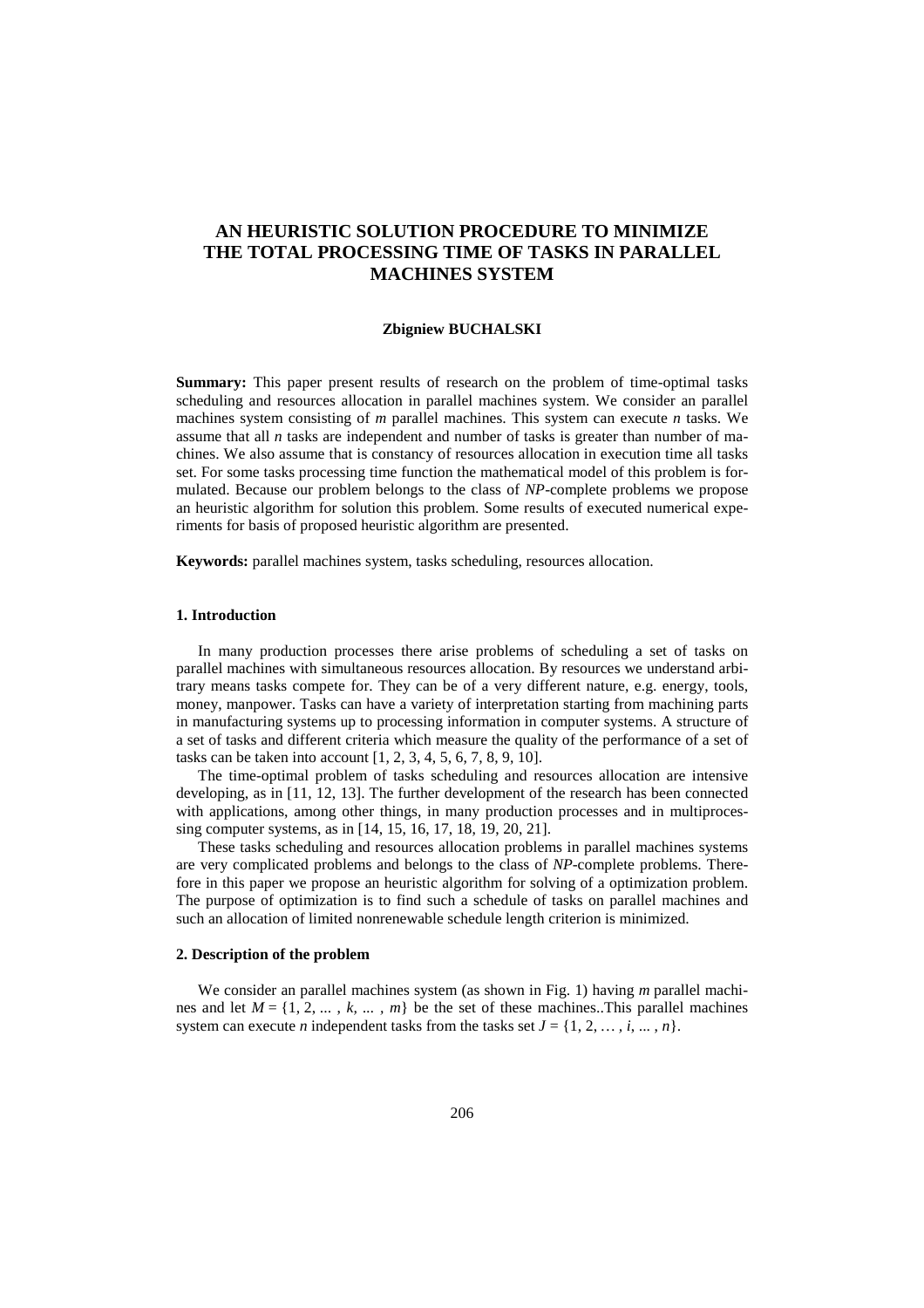

Fig. 1. Parallel machines system

We assume about this system that:

- each the machine may execute every one of *n* tasks,
- number of tasks is greater than number of machines  $(n > m)$ ,
- the system has *N* available nonrenewable resources, which are denoted as set  $W = \{1, 2, ..., N\}, N \geq m$ ,
- − during execution of all *n* tasks, the number of *u<sup>k</sup>* resources is allocated to the *k*-th ma-

chine;  $\sum u_k \leq N$  $\sum_{k=1}^{m} u_k \leq N$ . Each machine may use only allocated to his resources and is *k* =1

constancy of resources allocation in execution time all tasks set. Results obtained in this paper are for some processing time function:

$$
T_i(u_k, k) = a_{ik} + \frac{b_{ik}}{u_k}, \quad u_k \in W, \quad 1 \le k \le m, \quad i \in J,
$$
 (1)

where  $a_{ik} > 0$ ,  $b_{ik} > 0$  – parameters characterized *i*-th task and *k*-th machine,  $u_k$  is number of resources allocated to *k*-th machine.

This tasks scheduling and resources allocation problem in parallel machines system can be formulated as follows: find scheduling of *n* independent tasks on the *m* machines running parallel and partitioning of *N* resources among *m* machines, that schedule length criterion is minimized.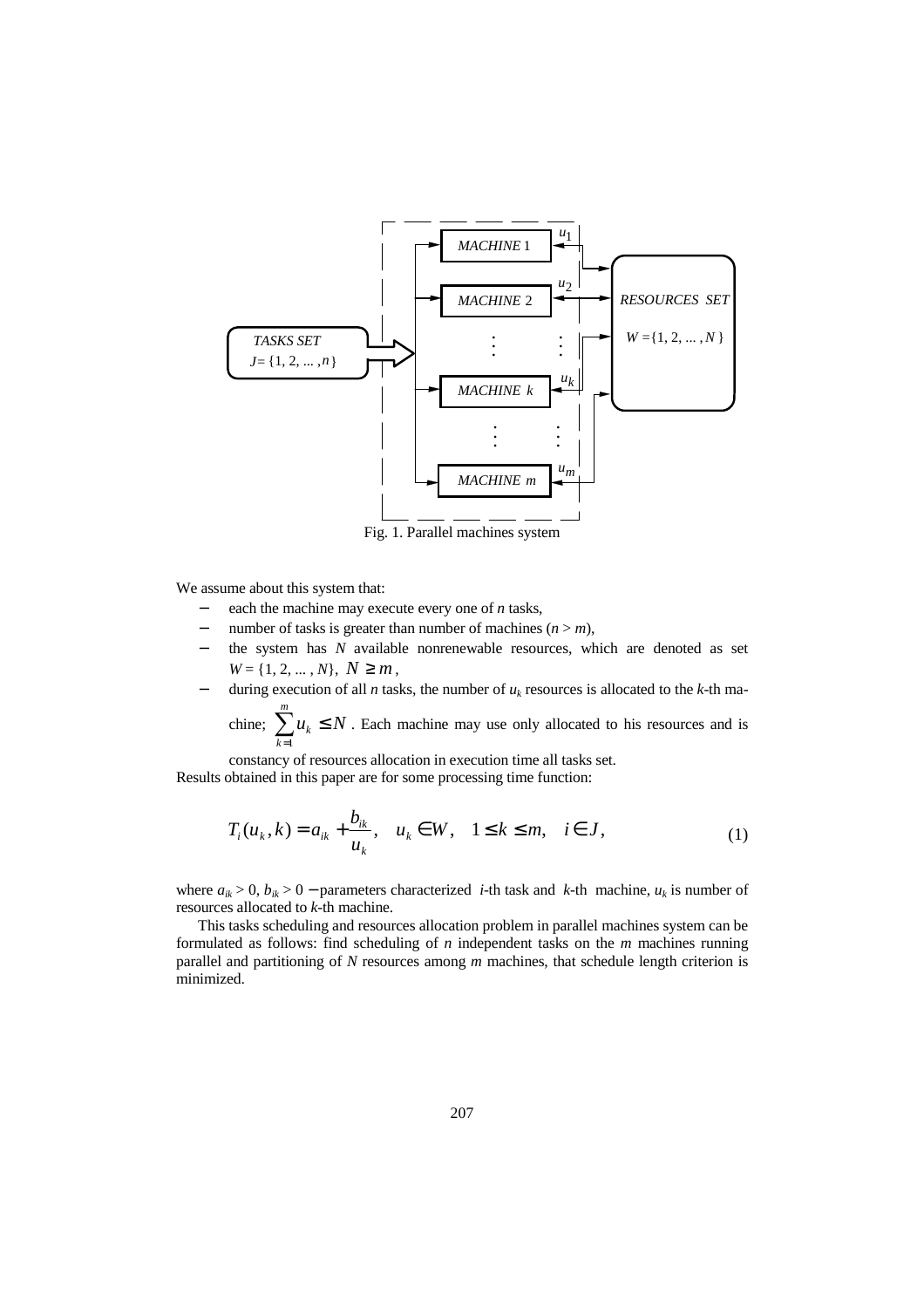# **3. Formulation of optimization problem**

Let  $J_1, J_2, ..., J_k, ..., J_m$  be defined as subsets of tasks, which are processing on the machines 1, 2,...,  $k$ ,...,  $m$ . The problem is to find such subsets  $J_1, J_2, ..., J_k, ..., J_m$  and such resources numbers  $u_1, u_2, ..., u_k, ..., u_m$ , which minimize the  $T_{opt}$  of all set *J*:

$$
T_{opt} = \min_{\substack{J_1, J_2, \dots, J_m \\ u_1, u_2, \dots, u_m}} \max_{1 \le k \le m} \left\{ \sum_{i \in J_k} T_i(u_k, k) \right\} \tag{2}
$$

under the following assumptions:

(i) 
$$
J_s \cap J_t = \emptyset
$$
,  $s, t = 1, 2, ..., m$ ,  $s \neq t$ ,  $\bigcup_{k=1}^{m} J_k = J$ ,  
\n(ii)  $\sum_{k=1}^{m} u_k \leq N$ ,  $u_k \in W$ ,  $k = 1, 2, ..., m$ ,  
\n(iii)  $u_1, u_2, ..., u_m$  – positive integer.

The assumption (iii) is causing, that the stated problem is very complicated therefore to simplify the solution our problem we assume in the sequel that the resources are continuous. The numbers of resources obtained by this approach are rounded to the integer numbers (look **Step 12** in the heuristic algorithm) and finally our problem can formulated as following minimizing problem:

$$
T_{opt} = \min_{\substack{J_1, J_2, \dots, J_m \\ u_1, u_2, \dots, u_m}} \max_{1 \le k \le m} \left\{ \sum_{i \in J_k} \widetilde{T}_i \left( u_k, k \right) \right\} \tag{3}
$$

under the following assumptions:

(i) 
$$
J_s \cap J_t = \emptyset
$$
,  $s, t = 1, 2, ..., m$ ,  $s \neq t$ ,  $\bigcup_{k=1}^{m} J_k = J$ ,  
\n(ii)  $\sum_{k=1}^{m} u_k \leq N$ ,  $u_k \geq 0$ ,  $k = 1, 2, ..., m$ ,

where  $\widetilde{T}_i$  :  $[0, N] \times \{1, 2, ..., m\} \to R^+$  is the extension of function  $T_i$  :  $\{1, 2, ..., N\} \times$  $\times$ {1,2,...,*m*}  $\rightarrow$  *R*<sup>+</sup> and formulated by following function: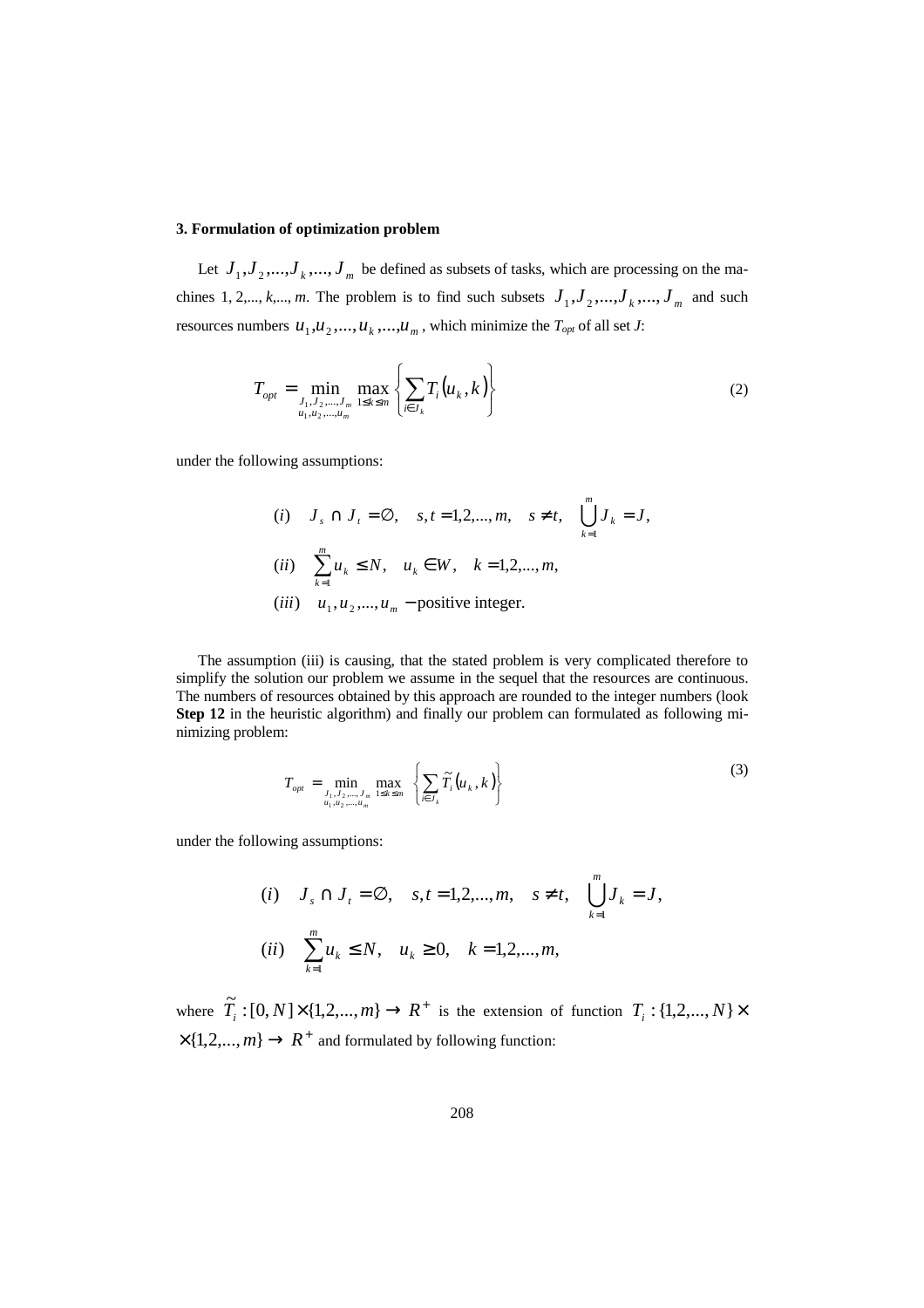$$
\widetilde{T}_i(u_k, k) = a_{ik} + \frac{b_{ik}}{u_k}, \quad u_k \in [0, N], \quad 1 \le k \le m, \quad i \in J.
$$
 (4)

Taking into account properties of the function  $\tilde{T}_i(u_k, k)$ , it is easy to show the truth of the following theorem:

# **Theorem 1.**

If the sets  $u_k^*$ ,  $J_k^*$ ,  $k = 1, 2, ..., m$  are a solutions of minimizing problem (3), then:

(i) 
$$
\sum_{k=1}^{m} u_k^* = N
$$
;  $u_k^* > 0$ ,  $k : J_k^* \neq \emptyset$ ,  $k = 1, 2, ..., m$ ;  
\n $u_k^* = 0$ ,  $k : J_k^* = \emptyset$ ,  $k = 1, 2, ..., m$ ;  
\n(ii)  $\sum_{i \in J_k^*} \widetilde{T}_i(u_k^*, k) = \text{const}$ ,  $k : J_k^* \neq \emptyset$ ,  $k = 1, 2, ..., m$ .

We define function  $F(J_1, J_2, ..., J_m)$ , which value is solution following system of equations:

$$
\begin{cases}\n\sum_{i \in J_k} b_{ik} \\
\sum_{i \in J_k} a_{ik} + \frac{i \in J_k}{u_k} = F(J_1, J_2, ..., J_m), & k : J_k \neq \emptyset, \quad k = 1, 2, ..., m \\
\sum_{k : J_{k \neq \emptyset}} u_k = N; & u_k > 0\n\end{cases}
$$
\n(5)

On the basis of **Theorem 1** and (5), problem (3) will be following:

$$
T_{opt} = \min_{J_1, J_2, \dots, J_m} F(J_1, J_2, \dots, J_m)
$$
 (6)

under the assumptions:

(i) 
$$
J_s \cap J_t = \emptyset
$$
;  $s, t = 1, 2, ..., m, s \neq t$   
\n(ii)  $\bigcup_{k=1}^{m} J_k = J$ ;  $k = 1, 2, ..., m$ ,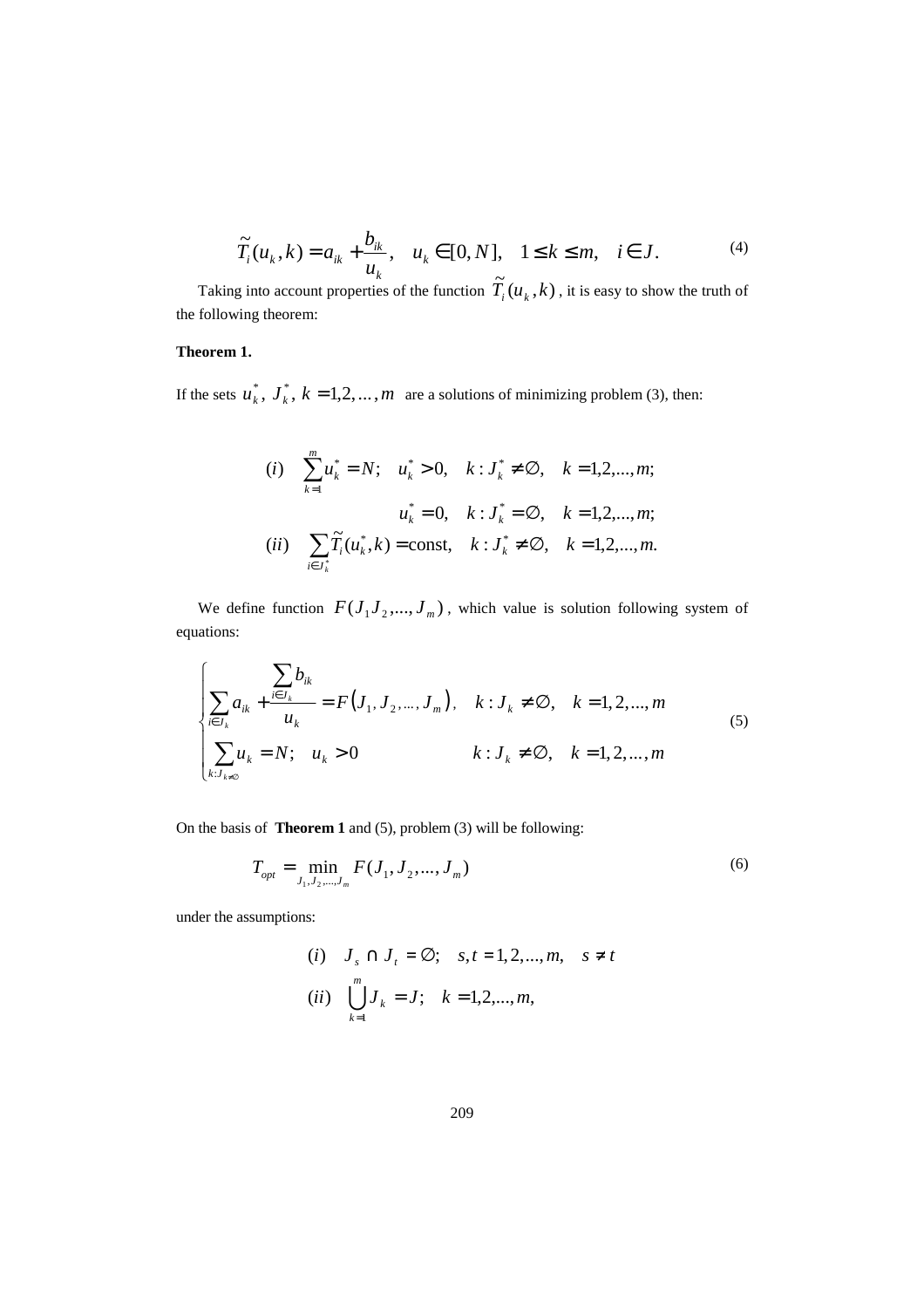If  $J_1^*, J_2^*, \ldots, J_m^*$  are solutions of problem (6), it  $u_k^*, J_k^*$  are solutions of problems (3), where:

$$
u_k^* = \begin{cases} \sum_{i \in J_k^*} b_{ik} & \text{if } i \neq \emptyset, \quad 1 \le k \le m, \\ \overline{F(J_1^*, J_2^*, \dots, J_m^*) - \sum_{i \in J_k^*} a_{ik}} & \text{if } i \neq \emptyset, \quad 1 \le k \le m, \\ 0 & \text{if } k : J_k^* = \emptyset, \quad 1 \le k \le m. \end{cases} \tag{7}
$$

## **4. The heuristic algorithm**

Resources allocation formula to the machines is a follows:

- − we assume that the first machine from the set *M* has highest speed and the last machine from the set *M* has least speed,
- − we assume if be of assistance in resources allocation so-called partition of resources coefficient  $\gamma$ ;  $\gamma$  > 1,
- − to the last *m* machine is allocated *um* resources according to the following formula:

$$
u_m = \frac{N}{1 + \sum_{k=1}^{m-1} [(m-k) \cdot \gamma]}
$$
 (8)

to the remaining machines are allocated resources according to the formula:

$$
u_k = (m-k) \cdot \gamma \cdot u_m; \quad k = 1, 2, ..., m-1.
$$
 (9)

The proposed heuristic algorithm is as follows:

**Step 1.** For given  $u_k = \frac{m}{m}$  $u_k = \frac{N}{m}$  and random generate parameters  $a_{ik}$ ,  $b_{ik}$  calculate the processing times of tasks  $T_i(u_k, k)$  according to the formula (1).

**Step 2.** Schedule tasks from longest till shortest processing times of tasks  $T_i(u_k, k)$  and formulate the list *L* of these tasks.

**Step 3.** Calculate mean processing time  $T_{mean}$  every machines according to follows formula:

$$
T_{mean} = \frac{\sum_{i=1}^{n} T_i(u_k, k)}{m}; \quad i \in J, \quad k \in M, \quad u_k = \frac{N}{m}.
$$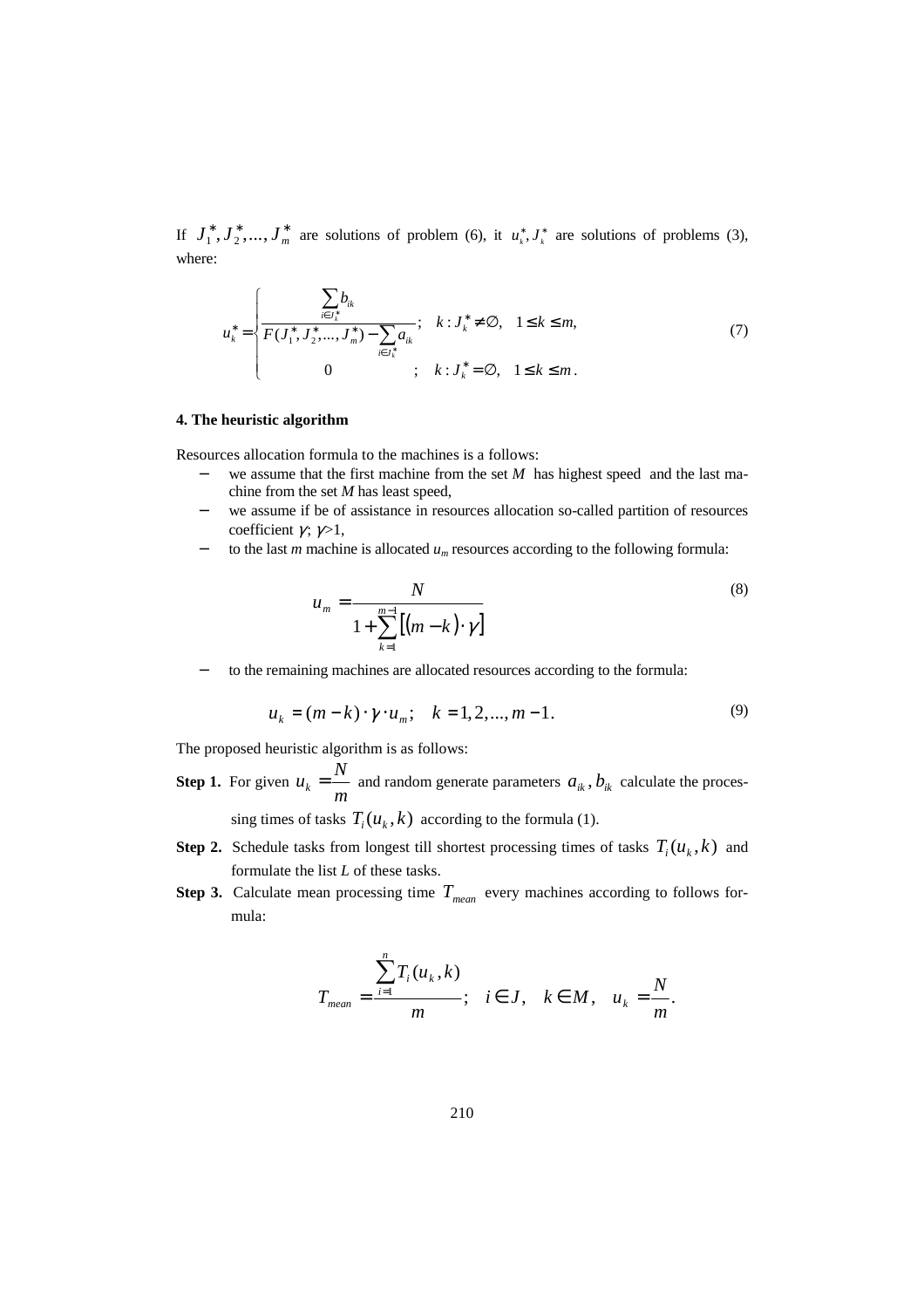- **Step 4.** Allot in turn longest and shortest tasks which the list *L* to the first empty machine for the moment, when the sum of processing times these tasks to keep within the bounds of time T*mean* and eliminate these tasks from the list *L*.
- **Step 5.** If there are also empty machines, where are not schedule tasks go to the **Step 4**. If is not empty machine go to the **Step 6.**
- **Step 6.** Remainder of tasks from the list *L* allott to the machines according to the algorithm *LPT* (Longest Processing Time) to moment of finish the list *L*.
- **Step 7.** Calculate total processing time  $T_{opt}$  of all tasks for scheduling  $J_1, J_2, ..., J_m$ , which was determined in the **Steps 3**:6 and for given numbers of resources  $u_k = \frac{m}{m}$  $u_k = \frac{N}{m}$ .
- **Step 8.** For given partition of resources coefficient  $\gamma$  allot resources  $u_k$ ,  $k = 1, 2, ...$ , *m* to succeeding machines as calculated according formula (8) and (9).
- **Step 9.** For tasks scheduling which was determined in **Steps 3**÷**6** and for numbers of resources  $u_k$ ,  $k = 1, 2, \ldots, m$  allotted to machines in the **Step 8** calculate total processing time *Topt* of all tasks.
- **Step 10.** Repeat the **Step 8** and **Step 9** for the next six augmentative succeeding another values of coefficient γ.
- **Step 11.** Compare values of total processing times  $T_{opt}$  of all tasks calculated after all samples with different values of coefficient  $\gamma$  (**Steps 8+10**). Take this coefficient  $\gamma$ when total processing time  $T_{opt}$  of all tasks is shortest.
- **Step 12.** Find the discrete numbers  $\hat{u}_k$  of resources,  $k = 1, 2, ...$ , *m* according to follows dependence:

$$
\hat{u}_{\alpha(k)} = \begin{cases} \begin{bmatrix} u_{\alpha(k)} \end{bmatrix} + 1 & ; & k = 1, 2, ..., \Delta \\ u_{\alpha(k)} \end{bmatrix} & ; & k = \Delta + 1, \Delta + 2, ..., m \end{cases}
$$

where  $\Delta = N - \sum_{i=1}^{m} u_{i} \int u_{i}$ = *j* 1 *m*  $N - \sum_{i} u_{i} \int_{i}$  and  $\alpha$  is permutation of elements of set  $M = \{1, 2, ..., n\}$  $m$ } such, that:  $u_{\alpha(1)} - \lfloor u_{\alpha(1)} \rfloor \geq u_{\alpha(2)} - \lfloor u_{\alpha(2)} \rfloor \geq ... \geq u_{\alpha(m)} - \lfloor u_{\alpha(m)} \rfloor$ .

### **5. Results of numerical experiments**

On the base this heuristic algorithm were obtained results of numerical experiments for seven another values of coefficient  $\gamma = 4, 8, 12, 16, 20, 24, 28$ . For the definite number of tasks *n* = 50, 100, 150, 200, 250, number of machines *m* = 6, 12, 18, 24, 30, 36, 42 and number of resources  $N = 10.000$  were generated parameters  $a_{ik}$ ,  $b_{ik}$  from the set {0.2, 0.4, ... 9.8, 10.0}. For each combination of *n* and *m* were generated 40 instances. The results of comparative analysis of heuristic algorithm proposed in this paper and the algorithm *LPT* are showed in the Table 1.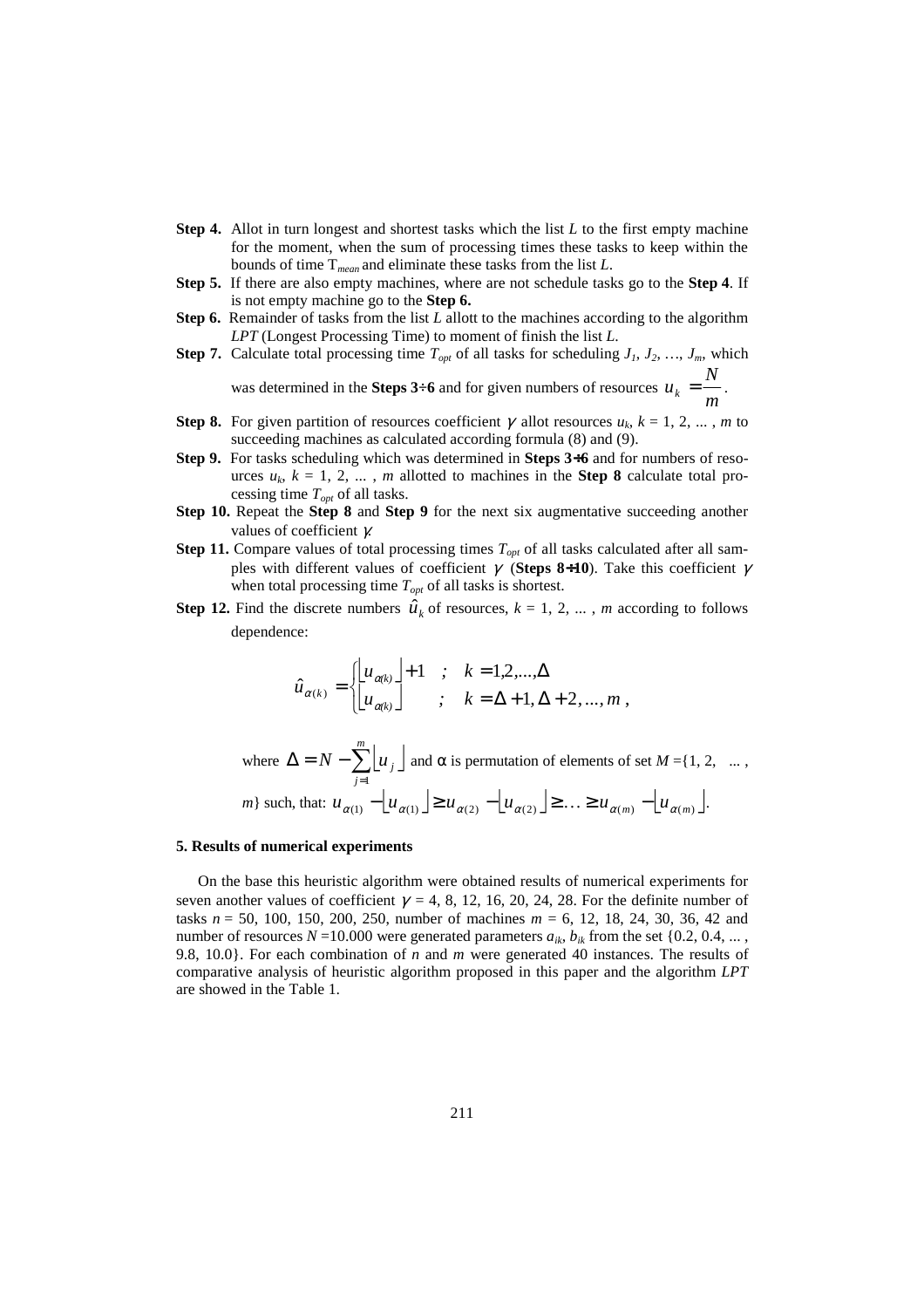| n/m      | number of instances, when:  |                                                                 |                             | $\Delta^{\!H}$ | $S^{\mathcal{H}}$ | $S^{LPT}$ |
|----------|-----------------------------|-----------------------------------------------------------------|-----------------------------|----------------|-------------------|-----------|
|          | $T_{opt}^H < T_{opt}^{LPT}$ | $T^{\mathit{H}}_{\mathit{opt}}=T^{\mathit{LPT}}_{\mathit{opt}}$ | $T_{opt}^H > T_{opt}^{LPT}$ | $\%$           | sec               | sec       |
| $50/6$   | 21                          | $\mathbf{1}$                                                    | 18                          | 2,4            | 2,4               | 2,0       |
| 100/6    | 22                          | $\boldsymbol{0}$                                                | 18                          | 2,7            | 4,6               | 3,9       |
| 150/6    | 22                          | $\mathbf{1}$                                                    | 17                          | 3,6            | 8,9               | 8,1       |
| 200/6    | 23                          | $\overline{c}$                                                  | 15                          | 4,8            | 10,7              | 9,4       |
| 250/6    | 24                          | $\mathbf{1}$                                                    | 15                          | 5,4            | 12,7              | 10,6      |
| 50/12    | 20                          | $\overline{c}$                                                  | 18                          | 2,5            | 3,2               | 2,9       |
| 100/12   | 21                          | $\overline{c}$                                                  | 17                          | 3,6            | 5,1               | 4,3       |
| 150/12   | 24                          | $\boldsymbol{0}$                                                | 16                          | 3,8            | 10,1              | 8,2       |
| 200/12   | 25                          | $\overline{c}$                                                  | 13                          | 4,3            | 12,9              | 10,8      |
| 250/12   | 26                          | $\mathbf{1}$                                                    | 13                          | 5,7            | 15,2              | 12,3      |
| 50/18    | 20                          | $\boldsymbol{0}$                                                | 20                          | 2,5            | 3,2               | 2,7       |
| $100/18$ | 21                          | $\overline{c}$                                                  | 17                          | 3,8            | 7,2               | 6,1       |
| 150/18   | 22                          | $\mathbf{1}$                                                    | 17                          | 4,5            | 10,2              | 8,9       |
| 200/18   | 23                          | $\overline{c}$                                                  | 15                          | 4,7            | 13,9              | 11,2      |
| 250/18   | 25                          | $\overline{c}$                                                  | 13                          | 6,0            | 15,1              | 12,9      |
| 50/24    | 20                          | $\mathbf{1}$                                                    | 19                          | 2,3            | 3,9               | 3,2       |
| 100/24   | 21                          | $\boldsymbol{0}$                                                | 19                          | 3,7            | 6,8               | 5,9       |
| 150/24   | 23                          | $\mathbf{1}$                                                    | 16                          | 4,8            | 11,2              | 9,9       |
| 200/24   | 24                          | $\mathbf{1}$                                                    | 15                          | 5,4            | 14,9              | 12,7      |
| 250/24   | 25                          | 3                                                               | 12                          | 5,9            | 17,2              | 15,2      |
| 50/30    | 20                          | $\mathbf{1}$                                                    | 19                          | 2,8            | 4,8               | 3,8       |
| 100/30   | 22                          | $\overline{c}$                                                  | 16                          | 3,7            | 7,8               | 5,9       |
| 150/30   | 24                          | $\overline{c}$                                                  | 14                          | 4,6            | 11,3              | 9,4       |
| 200/30   | 24                          | $\boldsymbol{0}$                                                | 16                          | 5,4            | 15,2              | 13,3      |
| 250/30   | 25                          | $\mathbf{1}$                                                    | 14                          | 6,3            | 17,3              | 14,8      |
| 50/36    | 21                          | $\boldsymbol{0}$                                                | 19                          | 2,7            | 6,1               | 4,9       |
| 100/36   | 22                          | $\overline{c}$                                                  | 16                          | 3,9            | 8,9               | 6,8       |
| 150/36   | 24                          | $\overline{3}$                                                  | 13                          | 4,8            | 10,9              | 8,8       |
| 200/36   | 25                          | $\mathbf{0}$                                                    | 15                          | 5,8            | 15,7              | 13,9      |
| 250/36   | 26                          | $\overline{2}$                                                  | 12                          | 7,2            | 18,2              | 16,3      |
| 50/42    | 21                          | $\mathbf{1}$                                                    | 18                          | 4,1            | 5,9               | 4,9       |
| 100/42   | 22                          | $\mathbf{1}$                                                    | 17                          | 4,4            | 8,9               | 7,0       |
| 150/42   | 23                          | $\overline{c}$                                                  | 15                          | 5,5            | 11,8              | 10,1      |
| 200/42   | 27                          | $\mathbf{1}$                                                    | 12                          | 6,1            | 16,6              | 14,5      |
| 250/42   | 29                          | $\overline{2}$                                                  | 11                          | 7,6            | 19,2              | 16,8      |

Tab.1. The results of comparative analysis of heuristic algorithm and algorithm *LPT* 

In the Table 1 there are the following designations:

*n* – number of tasks,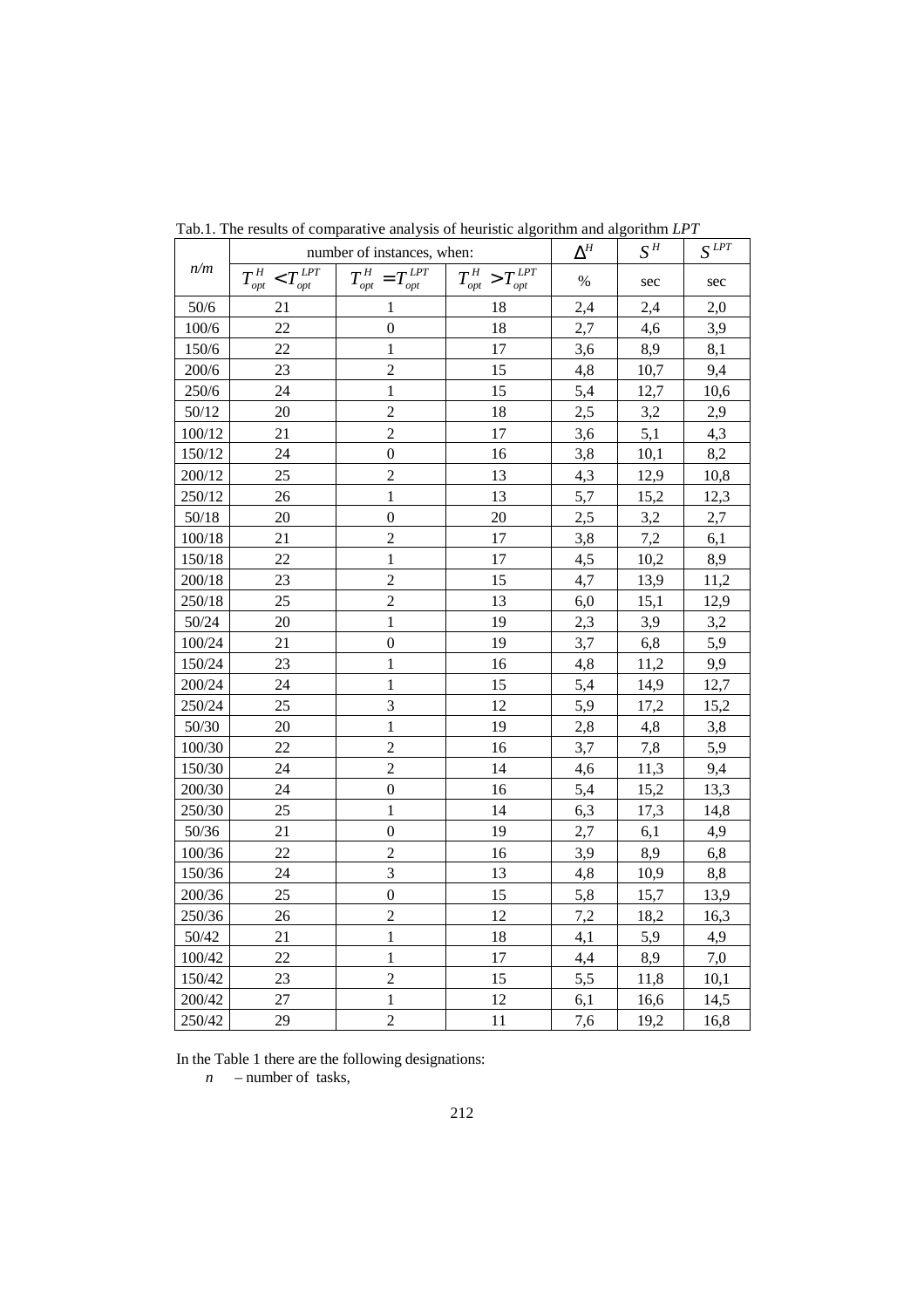*m* – number of machines,

 $T_{\textit{\tiny{out}}}^H$ *T* – total processing time of all set of tasks *J* for the heuristic algorithm,  $T_{opt}^{LPT}$  – total processing time of all set of tasks *J* for the algorithm *LPT*,  $\Delta^H$  – the mean value of the relative improvement  $T_{opt}^H$  in relation to  $T_{opt}^{LPT}$ :

$$
\Delta^H = \frac{T_{opt}^{LPT} - T_{opt}^H}{T_{opt}^H} \cdot 100\% \; ,
$$

 $S^H$ *S* – the mean time of the numerical calculation for the heuristic algorithm,  $S^{LPT}$  – the mean time of the numerical calculation for the algorithm *LPT*.

# **6. Final remarks**

Numerical experiments presented above show, that quality of tasks scheduling in parallel machines system based on the proposed in this paper heuristic algorithm increased in compare with simple *LPT* algorithm. The few percentages improvement of time  $T<sup>H</sup>$  in compare with  $T^{LPT}$  can be the reason why heuristic algorithms researches will be successfully taken in the future.

Application of presented in this paper heuristic algorithm is especially good for production systems with great number of tasks because in this case the  $\Delta^H$  improvement is the highest. Proposed heuristic algorithm can be used not only to task scheduling in parallel machines but also to programs scheduling in multiprocessing computer systems.

### **References**

- 1.Błażewicz J., Dell'Olmo P., Drozdowski M., Speranza M. G.: Scheduling multiprocessor tasks on three dedicated processors. Information Processing Letters 41, 1992, pp. 275-280.
- 2. Błażewicz J., Ecker K., Schmidt G., Węglarz J.: Scheduling in Computer and Manufacturing Systems. Springer-Verlag, Berlin-Heidelberg, 1993.
- 3. Boctor F. F.: A new and efficient heuristic for scheduling projects with resources restric-tions and multiple execution models. European Journal of Operational Research, Vol. 90, 1996, pp. 349-361.
- 4. Cheng J., Karuno Y., Kise H.: A shifting bottleneck approach for a parallel-machine flow-shop scheduling problem, Journal of the Operational Research Society of Japan, Vol. 44, No. 2, 2001, pp. 140-156.
- 5. Gupta J.N.D., Hariri A.M.A., Potts C.N.: Scheduling a two-stage hybrid flow shop with parallel machines at the first stage, Annals of Operations Research, Vol. 69, No. 0, 1997, pp. 171-191.
- 6. Hoogeveen J.A., Lenstra J.K., Veltman B.: Preemptive scheduling in a two-stage multiprocessor flow shop in NP-hard, European Journal of Operational Research, Vol. 89, No.1, 1996, pp. 172-175.